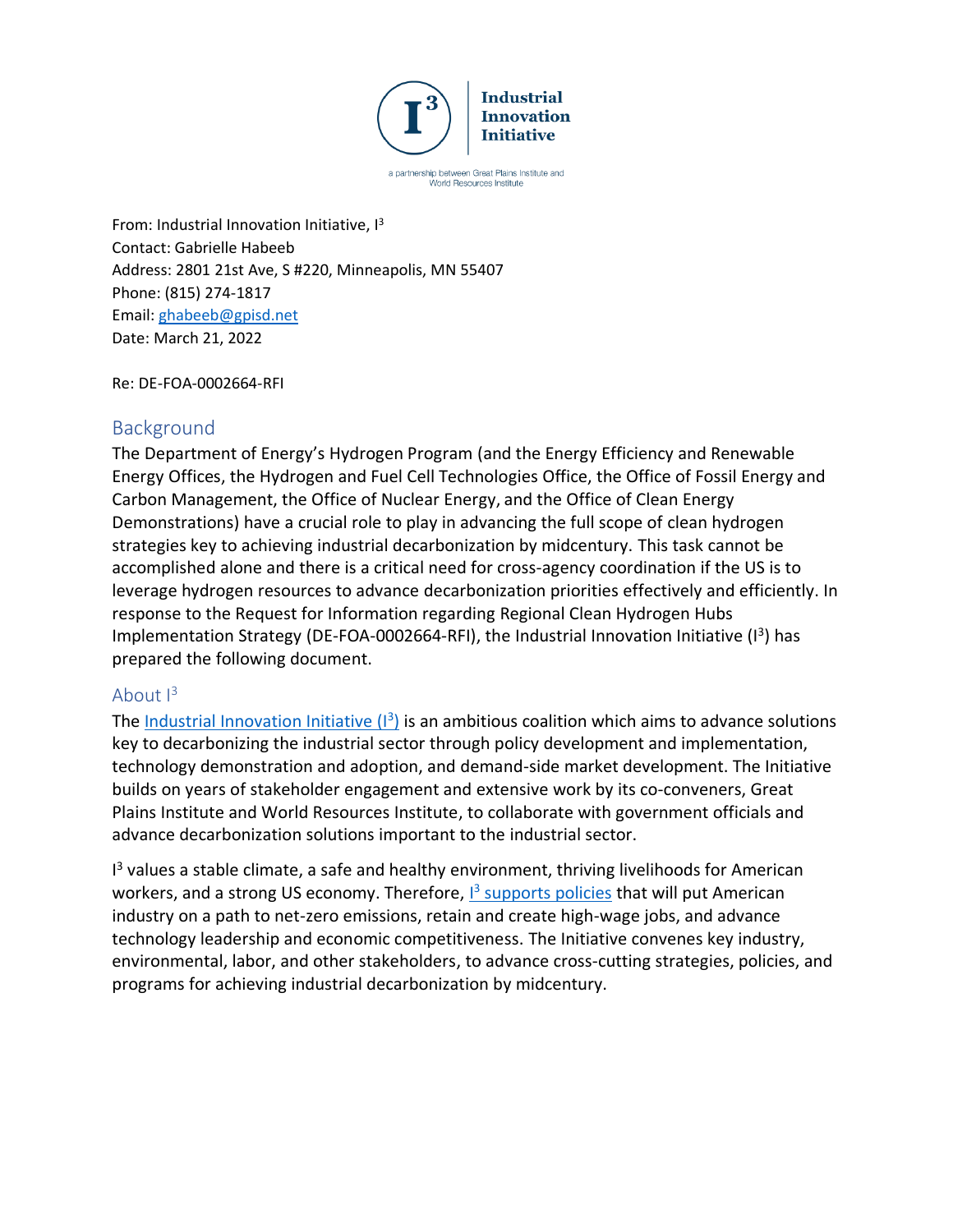# Category 1: Regional Clean Hydrogen Hub Provisions and Requirements

### **1-1.b. What existing facilities and infrastructure, including pipelines and storage facilities, could be most easily leveraged by the H2Hubs?**

Great Plains Institute, a convener of  $I^3$ , recently published [a Carbon and Hydrogen Hubs Atlas,](https://carboncaptureready.org/) which provides analysis on a range of siting factors for new zero-carbon hydrogen production.<sup>i</sup> The hubs identified in the atlas provide an opportunity to co-locate new hydrogen facilities in areas with existing hydrogen and ammonia distribution infrastructure, natural gas pipelines, biomass feedstock resource, and permanent geologic  $CO<sub>2</sub>$  storage potential. The following response relies heavily on this report.



# **Figure 1 – Regional Opportunities for Hub Developmentii**

# **Existing Industrial Facilities**

When produced with zero- or low-carbon energy, hydrogen is a powerful decarbonization solution for multiple sectors and numerous end uses that are difficult to electrify or rely on fossil feedstocks, such as industrial process heat or iron and steel production. Hydrogen use can displace fossil-based medium- and high-grade heat in industrial applications that may be hard to electrify.<sup>iii</sup>

There are eight regions where concentrated industrial activity coincides with unique advantages that can facilitate the near-term development of a low carbon hydrogen economy. With distinct industrial profiles and networks of existing commodity transport infrastructure, each region can play to its strengths in the development of hydrogen hubs. The Gulf Coast and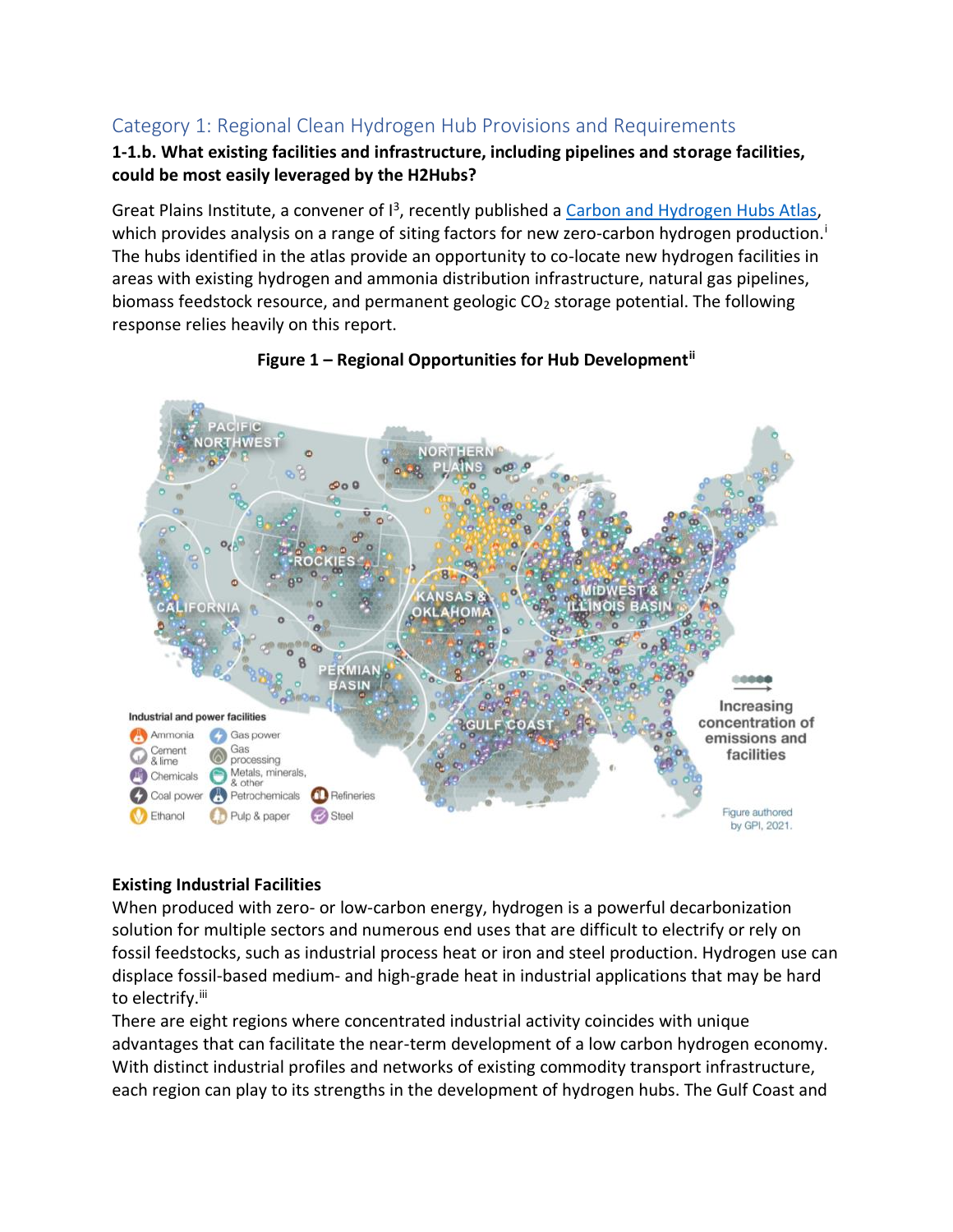Midwest and Illinois Basin regions currently lead in total stationary fuel consumption and in total emissions.

The regions identified in Figure 1, above, include a total of 3,332 facilities across 12 primary sectors. Industrial sectors with a high total number of facilities across study regions include gas processing; metals, minerals, and other; and ethanol production. The Midwest and Illinois Basin and the Gulf Coast are home to a particularly high concentration of industrial and power facilities, with over 1,000 facilities in each region.

# **Existing Renewable and Zero-Carbon Electricity Availability**

The use of hydrogen as an energy carrier will require large amounts of zero-carbon electricity for water electrolysis. The capacity of regional balancing authorities and electric generation dispatch markets to take on new load must be considered. Transmission constraints and the projected retirement of nuclear and other baseload power plants are also important considerations. Data from S&P Global Market Intelligence<sup>iv</sup> and the US EIA<sup>V</sup> are used in Figure 2, below, to show the nation's potential for electricity generation from wind and solar, as well as existing nuclear power plants.



# **Figure 2 – Renewable and Zero-Carbon Electricity Availabilityvi**

Figure authored by GPI based on S&P Global Market Intelligence; S&P Capital IQ (December 2, 2021); EIA Power Plants (July 10, 2020).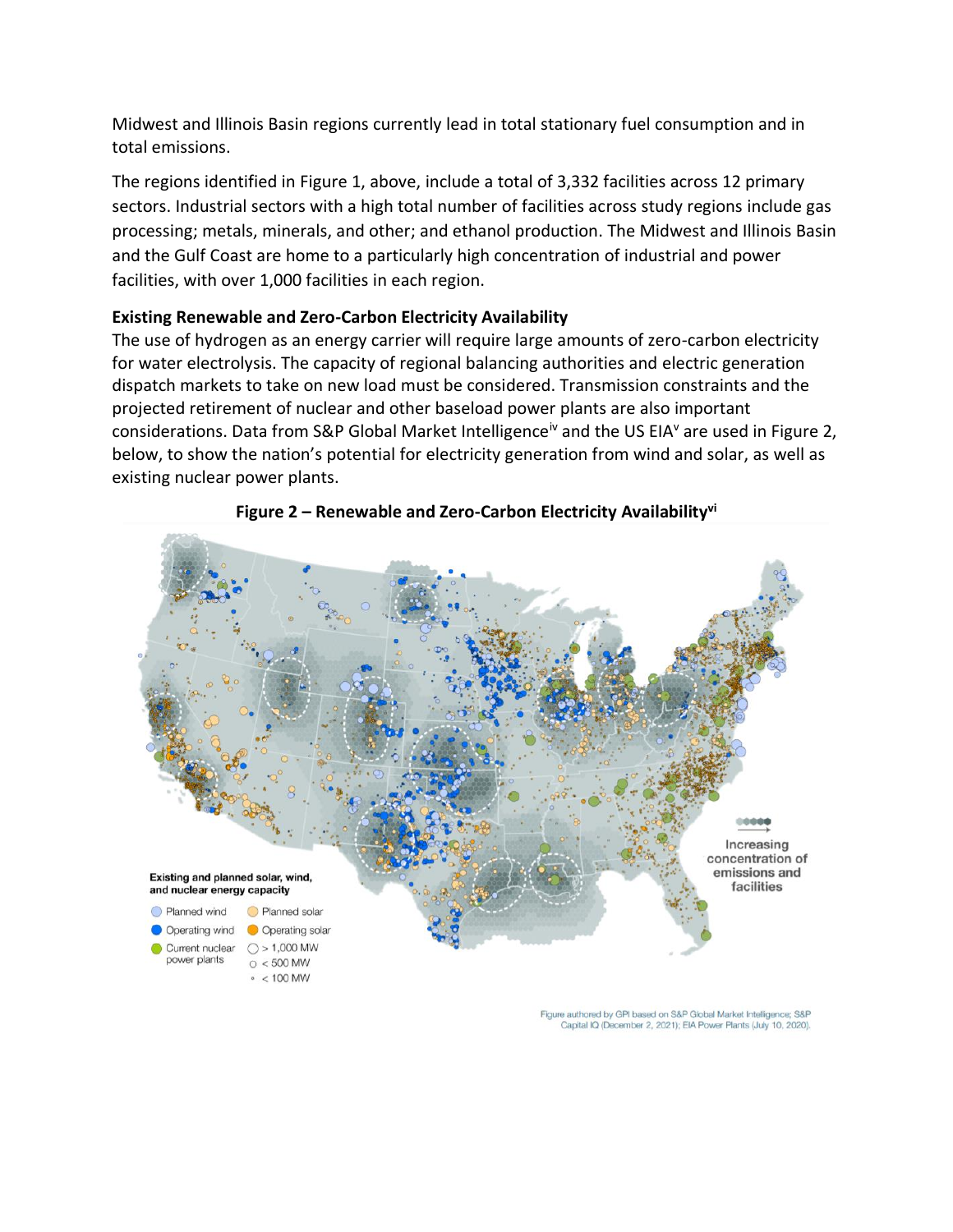#### **Existing Multimodal Transportation**

Before regional hydrogen pipeline networks are built, existing multimodal transport networks, such as railroads, will play an important role in transporting hydrogen to sites of utilization or storage. An extensive network of freight rail lines runs throughout the US, connecting ports, manufacturing hubs, and other areas of economic activity. These rail lines are widely used for long-distance transport of bulk commodities, including energy products and chemicals.<sup>vii</sup> With many transport nodes intersecting waterways and interstates, commodities may travel by a combination of rail, truck, and water.



#### **Figure 3 – Transport Infrastructure: Railroadsviii**

Figure authored by GPI based on Bureau of Transportation Statistics (October 6, 2021).

Barge waterways and freight highways can play an important role in near-term hydrogen transport networks. Like railroads, interstate routes and freight waterways are well-established modes of transport for bulk commodities, such as energy products and fuels. Trucks, barges, and trains can connect local facilities to one another, as well as facilitating connection to distant markets. These multimodal transport options also offer flexibility, enabling routes to evolve over time and the frequency of transport to adapt in line with the volume of material being transported.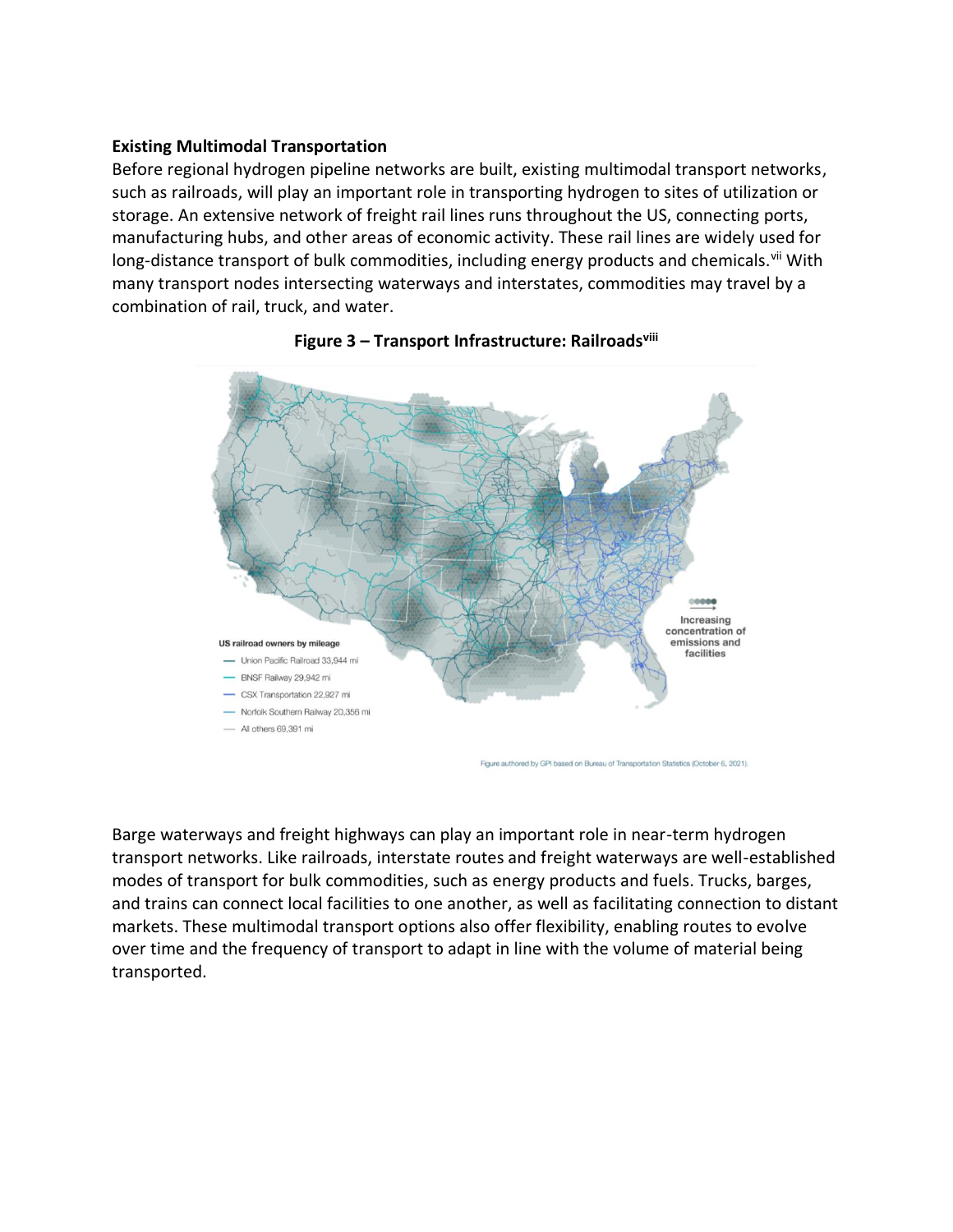

**Figure 4 – Transport Infrastructure: Barge Waterways & Freight Highwaysix**

red by GPI based on Tele Atlas (October 6, 2021); National Transportation Atlas<br>(Major Ports; December 17, 2019; Navigable Waterway Lines; June 26, 2019).

The nation's existing pipeline networks can serve multiple purposes in the development of hydrogen transport networks. Routing new hydrogen pipelines along existing pipeline routes can maximize efficiency in infrastructure buildout, as existing natural gas and other pipelines can provide an adjacent right-of-way that reduces land use, logistical challenges, and planning costs for new hydrogen transport infrastructure. To a certain extent, hydrogen can also be blended into the existing natural gas distribution system for co-firing. However, greater utilization of existing pipeline infrastructure may not be feasible due to hydrogen's unique pressure and corrosive qualities.



#### **Figure 5 – Transport Infrastructure: Natural Gas Pipelines<sup>x</sup>**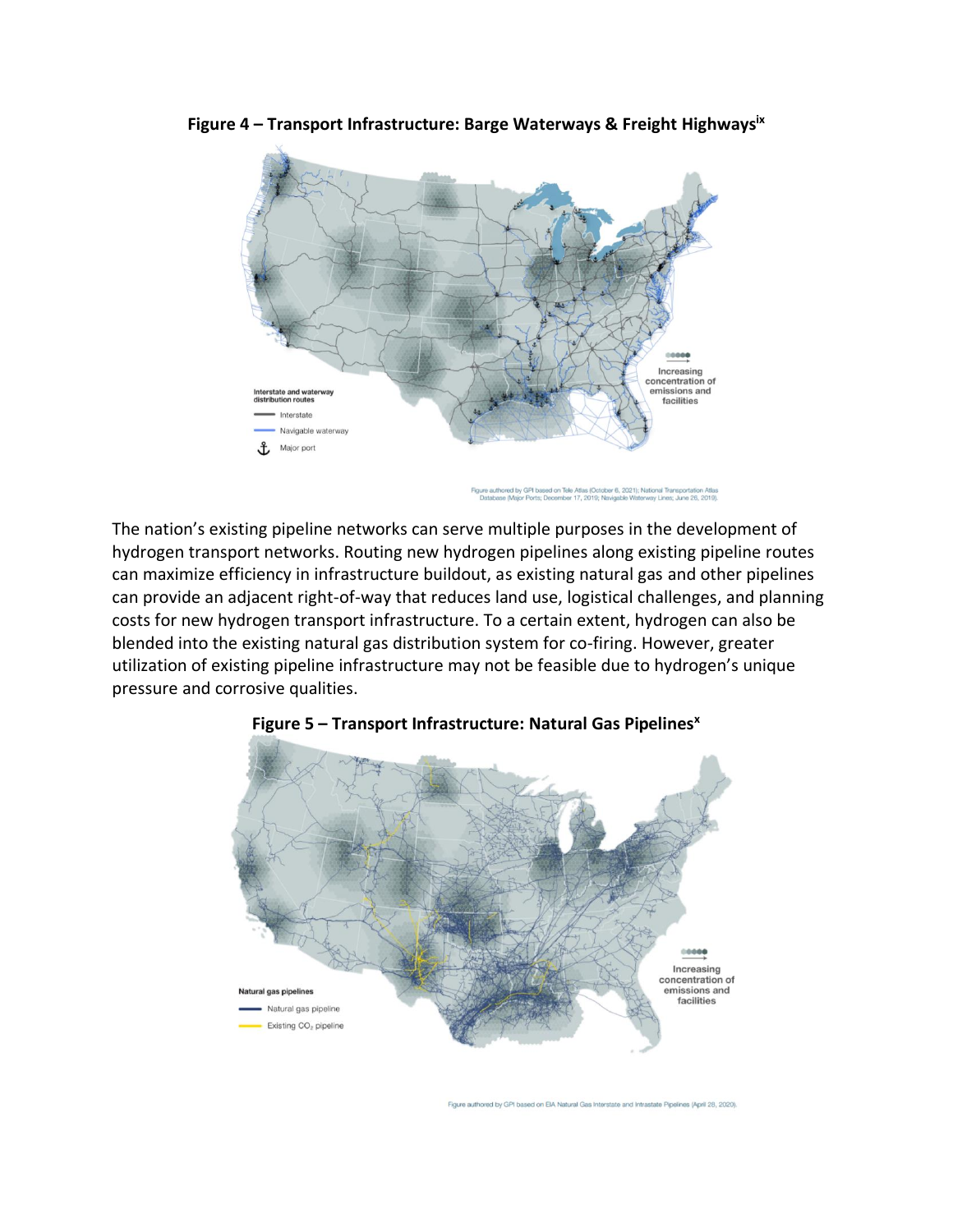Oil pipelines, like natural gas lines, can provide an adjacent right-of-way that maximizes efficiency in infrastructure buildout and minimizes land use for new hydrogen infrastructure. The regions prime for hubs, as identified in Figure 1, are often already operating as major interchanges of petroleum, fossil fuel, and other chemicals transmission. Figure 6, below, highlights their position as central nodes of connection and distribution for fuel and commodity markets.





# **1-1.c. What types of new 'connective infrastructure' will be needed by the H2Hubs (e.g., pipelines, storage, etc.)?**

Scaling up electrolytic hydrogen powered by renewable or nuclear energy will require a vast expansion of available zero-carbon electricity. The federal government should work with states and regional grid authorities to enact policies that facilitate expansion and hardening of transmission and distribution infrastructure. In areas with abundant renewable resources, incentives that allow excess renewable capacity generation to be moved via transmission infrastructure to areas with less abundant renewable resources for hydrogen production via electrolysis would increase confidence in additional renewable resource development and in the viability of low- and high-temperature electrolysis projects. Hydrogen hub developments should allow for co-location of hydrogen production and renewable energy resources. However, to scale up this solution to the degree necessary for midcentury decarbonization of the industrial sector, reliable transmission of low-cost, zero-carbon electricity will be critical.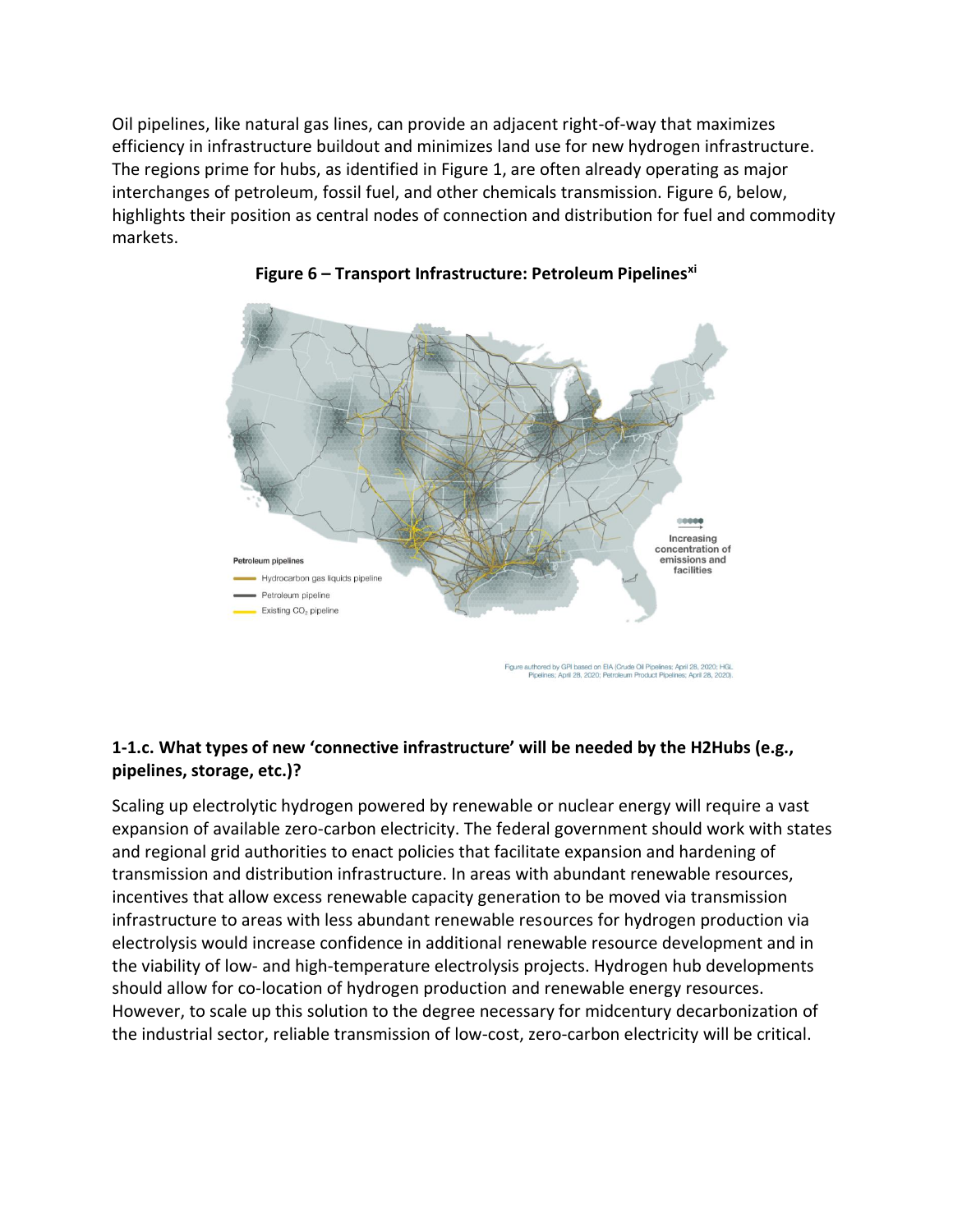# **1-1.d. What supportive activities would make the hydrogen hubs successful and sustainable (e.g., workforce development, community-based organization engagement, domestic manufacturing, labor standards, etc.)?**

### **Workforce Development**

As industrial processes switch to low- and zero-carbon hydrogen for heat, fuel, and feedstocks, federally created workforce training programs can minimize worker displacement, encourage and develop new labor skills, and avoid creating many stranded assets. Developing this workforce is critical to install, operate, and maintain industrial systems and retain high-wage jobs at industrial facilities. In preparation for potential workforce training programs, the federal government can convene utilities, companies, trade groups, education providers, and labor organizations to ensure that training programs are appropriately targeted to meet the needs of all stakeholders.

The industrial and manufacturing sectors, which includes the production of metal, mineral, chemical, and petroleum products, among others, employs millions of Americans and supports state and local economies. Decarbonization must occur in a way that preserves industries, their contributions to the US economy, and the direct and upstream jobs they provide.

Scaling up the US hydrogen economy could yield about \$140 billion in annual revenue and support 700,000 jobs throughout the hydrogen value chain by 2030, and \$750 billion in annual revenue and up to 3.4 million jobs by 2050. Xii Deploying clean hydrogen technologies will retain and grow domestic high-wage industrial, energy, and manufacturing jobs. Industrial facilities and power plants provide some of the most desirable clean energy and industrial jobs as employment associated with heavy industry (refining, chemicals, cement, steel, etc.) and power plants pay higher than average local wages, while preserving important facilities and infrastructure.

# **Community-based organization engagement**

A significant opportunity for equitable development of clean hydrogen hubs lies in the quality of public and community engagement. Communities should be contacted, informed, and solicited for comment early and frequently throughout the process of a project's development to determine and secure the social license to build. Requiring robust community engagement, education, and public participation is critical for building project and technology support, as the people living and working in the area will better understand what is changing and how it will impact them. Public studies of the local environmental, economic, and community benefits of cleaning up the industrial sector through decarbonization solutions can help build understanding and support among the impacted communities. The public comment period should not be seen as a rubber stamp requirement, but instead be treated as an opportunity to understand, respond, and act to resolve any concerns of the community.

**1-2. The Bipartisan Infrastructure Law (BIL) states that H2Hubs must (1) demonstrably aid the achievement of the clean hydrogen production standard developed under Section 822(a) [defined as 2 kg CO2e/kg H2 at the point of production]; (2) demonstrate the production, processing, delivery, storage, and end-use of clean hydrogen; and (3) can be developed into a national clean hydrogen network to facilitate a clean hydrogen economy.**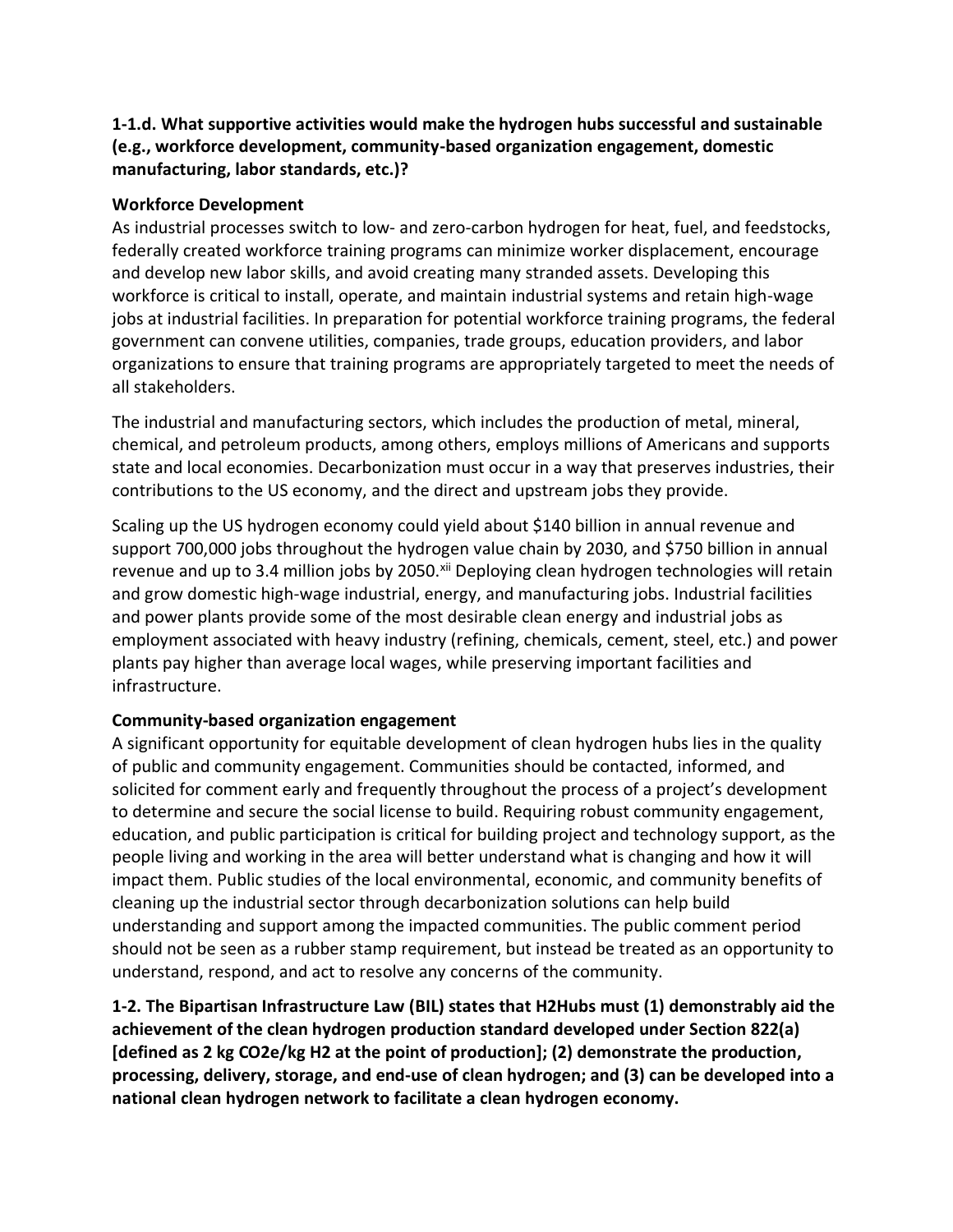The discourse around hydrogen has been dominated by ambiguous definitions of hydrogen under different color schemes like green, blue, gray, and pink hydrogen. The color of hydrogen, however, says very little about the emission profile of a hydrogen production pathway. The emission profile of a hydrogen production process depends on the system boundary and the constituent processes used to produce the end-product. Unclear and non-standardized definitions for clean hydrogen fail to convey the emissions impacts for a broad range of hydrogen production pathways and creates an uneven marketplace for hydrogen production and end-use that doesn't reward performance accordingly.

The BIL defines the term 'clean hydrogen' as hydrogen produced with carbon intensity equal to or less than 2kg of CO<sub>2</sub>-equivalent per 1kg of hydrogen at the site of production—excluding upstream emissions associated with material acquisition and transportation. The 2021 [working](https://www.iphe.net/iphe-working-paper-methodology-doc-oct-2021)  [paper](https://www.iphe.net/iphe-working-paper-methodology-doc-oct-2021) from the International Partnership for Hydrogen and Fuel Cells in the Economy defined the emission analysis system boundary for hydrogen to cover a "well-to-gate" boundary, inclusive of emission associated with raw material acquisition, raw material transportation and hydrogen production.<sup>xiii</sup> While the working paper does not include storage considerations in their valuation, hydrogen storage options should be factored into a holistic carbon intensity definition, given its role in industry and overall emission reduction. Inconsistencies in the formal definition of clean hydrogen will hamper fair market competitiveness. Hydrogen can be produced from various feedstocks, with different technologies and varied emission profiles. Therefore, standardized definitions for clean hydrogen and associated accounting protocols are needed to weigh the performance of these varied pathways to clean hydrogen. The Department of Energy should take immediate steps to collaborate with the Environmental Protection Agency and create a robust definition and standardized protocol to assess the emission profile of hydrogen production inclusive of upstream emissions.

# Category 4: Market Adoption and Sustainability of Hubs

**4-32. What mechanisms (e.g., tax/other incentives, offtake structures, prizes, competitions, alternative ownership structures for hydrogen production bundling demand, contracts for difference, etc.) would be valuable to incentivize market-based supply and demand?** 

Low- and zero-carbon hydrogen production and investment tax credits would greatly defray the upfront and operating costs of low-carbon hydrogen production, particularly when paid directly to the producer of that hydrogen and stacked with other incentive programs like the renewable production and investment tax credits and the 45Q credit. Tax credits should be neutral towards the type of hydrogen production technology, chosen energy feedstock, and end use once a minimum standard of emissions reduction relative to conventional production methods has been met. Additionally, higher credit amounts that reward technologies with lower carbon intensities compared to conventional hydrogen production are powerful tools to incentivize newer, cleaner technologies.

Zero-carbon hydrogen production energy would also benefit from advanced nuclear technology tax credit enhancements, including eliminating the current capacity cap, increasing the amount of the credit, and allowing direct pay. The creation of tax credits for emerging clean energy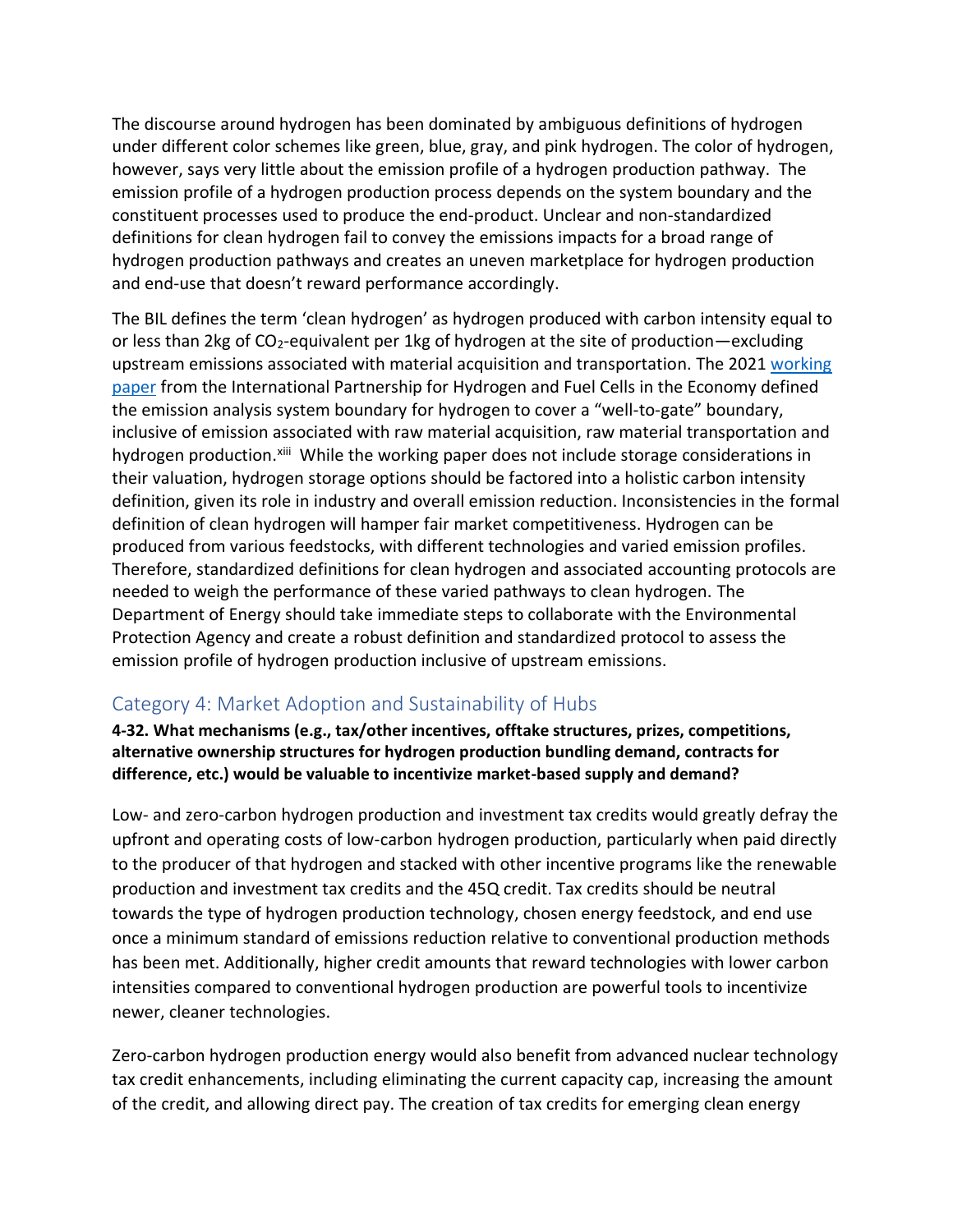technologies with low market penetration that are more generous than current tax credits for conventional clean energy technologies can help in their deployment. These "boosted" tax credits can help with the funding gaps nascent technologies typically face due to being perceived as higher risk.

While costs of developing a hydrogen transport infrastructure network may be prohibitive for an individual facility to develop alone, costs can be shared when multiple facilities or states in a hub collaborate on developing shared infrastructure. Industrial facilities in a hydrogen hub can take advantage of their proximity to one another to develop shared transport infrastructure and achieve the associated financial benefits. Properly supported, the establishment of hydrogen hubs can sustain and create local economic investment, enabling the scale of development and deployment required for low-carbon technology and decarbonization solutions.

# I<sup>3</sup>'s coalition of industry stakeholders are here to connect

The information contained within this document represents a small fraction of the collective knowledge and expertise of our participants. Members of  $I<sup>3</sup>$  are ready and willing to connect with the Department of Energy's Hydrogen Program and the aforementioned Offices to provide key industry, labor, power, environmental, and business perspectives from our stakeholder group. The Initiative meets monthly and is happy to schedule ad hoc meetings to facilitate vital discussions such as these. If you would like to connect with us directly, please reach out to  $1^3$ Project Manager, Gabrielle Habeeb, at [ghabeeb@gpisd.net,](mailto:ghabeeb@gpisd.net) and we will gladly arrange a meeting.

# **NOTES**

<sup>v</sup> US EIA Layer Information for Interactive State Maps (Power Plants; July 10, 2020), https://www.eia.gov/maps/layer\_info-m.php.

<sup>i</sup> Dane McFarlane and Elizabeth Abramson*, An Atlas of Carbon and Hydrogen Hubs for United States Decarbonization*, published February 2022, Great Plains Institute, https://www.carboncaptureready.org. ii Ibid.

iii IPCC, "Summary for Policymakers," *in Global Warming of 1.5°C. An IPCC Special Report on the impacts of global warming of 1.5°C above pre-industrial levels and related global greenhouse gas emission pathways, in the context of strengthening the global response to the threat of climate change, sustainable development, and efforts to eradicate poverty*, ed. Masson-Delmotte, V., P. Zhai, H.-O. Pörtner, D. Roberts, J. Skea, P.R. Shukla, A. Pirani, et al. (Geneva, Switzerland: World Meteorological Organization, 2018), https://www.ipcc.ch/sr15/ chapter/spm/; IEA, Net Zero by 2050 (Paris: IEA, 2021), https://www.iea.org/ reports/net-zero-by-2050.

iv S&P Global Market Intelligence; S&P Capital IQ (Power Plant Summary; accessed December 2, 2021).

vi Dane McFarlane and Elizabeth Abramson*, An Atlas of Carbon and Hydrogen Hubs for United States Decarbonization*.

vii "Freight Rail Overview," U.S. Department of Transportation Federal Railroad Administration, accessed January 5, 2022, https://railroads.dot.gov/rail-networkdevelopment/freight-rail-overview.